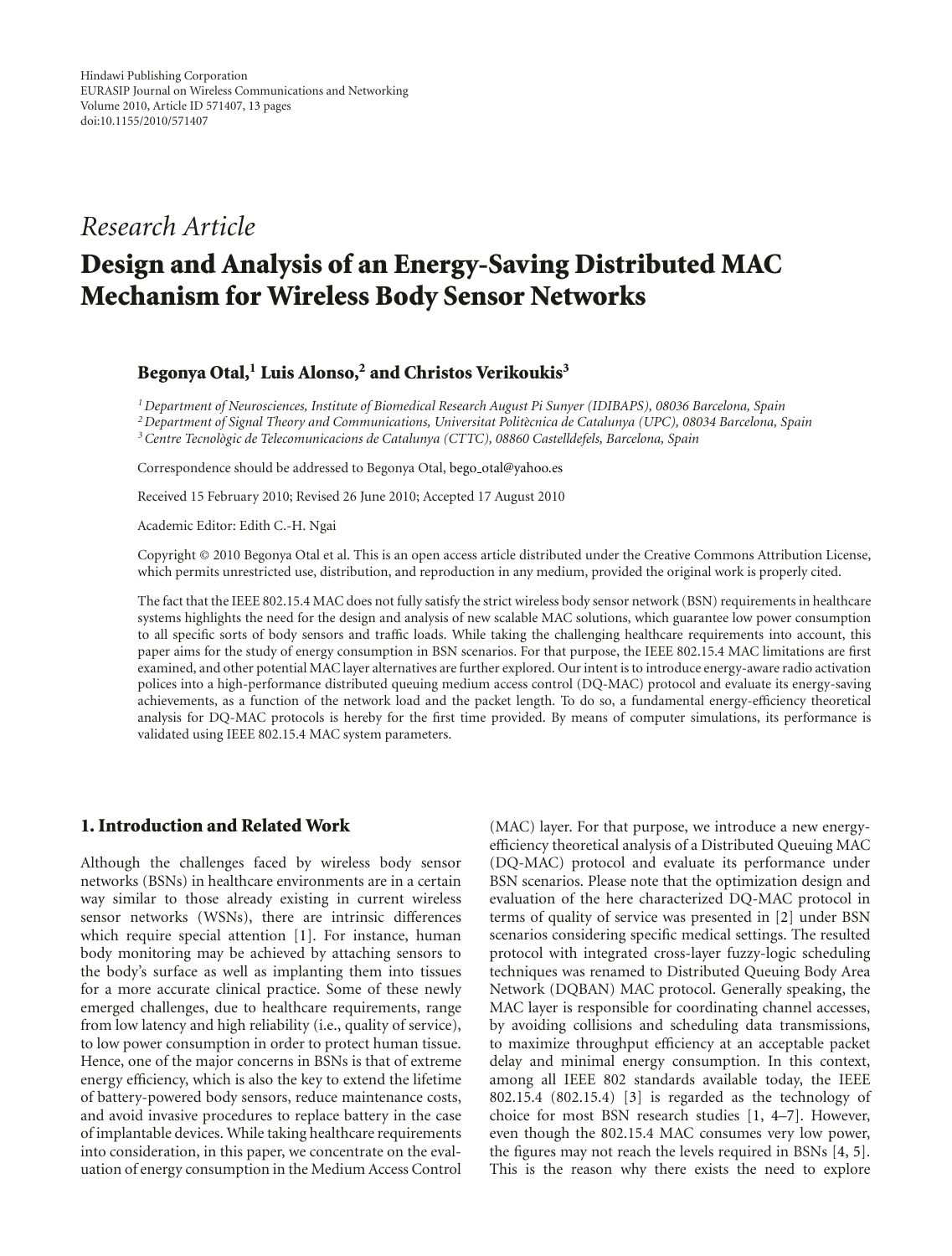other MAC potential candidates for future BSNs [2, 6–18], which might be potential candidates for other BSN-targeted standardization bodies, such as the IEEE 802.15.6 task group.

A lot of work has been done on reducing the power consumption since the first standardization of the 802.15.4 MAC in 2003 [3]. Most of the proposed low-powered MAC layer protocols are contention based (CSMA) and can be put into either, one of the two classifications, synchronous or asynchronous. The basic idea behind a synchronous MAC is to let the sensors sleep periodically, and to have them somehow aware of each other's sleeping schedules. In order to work efficiently, a very basic requirement is to have sensors tightly coupled or synchronized to each other. Some synchronous protocols found in the literature are S-MAC [8] and T-MAC [9]. S-MAC introduces periodic coordinated sleep/wakeup duty cycles, and as a result, the battery lifetime for sensors is increased. One problem of S-MAC is that the duty cycle requires to be tuned to a specific traffic load. Thus, its performance suffers under varying traffic loads. The T-MAC sleeping technique [9] satisfies the varying traffic requirements. The T-MAC also uses an adaptive listening technique in neighbor's transmissions, and sensors are able to immediately pass the data, avoiding the timeout introduced in T-MAC. Therefore, as T-MAC duty cycle varies adaptively, this improves the energy and throughput performance under varying traffic loads.

The asynchronous techniques employ a completely different approach. They append a long enough preamble to the data packets that ensures that the destination became active at least once while the preamble was being transmitted. B-MAC [10] uses a technique that allows sensors to sleep without them having to be aware of each other's schedules or without being synchronized. It is a simple protocol which uses long preambles to eliminate the need of synchronization. However, B-MAC somehow suffers from energy inefficiency due to the new introduced overhead, since all nodes in the sphere of influence require listening to the long preambles. X-MAC [11] takes the concepts of B-MAC further and comes up with techniques to reduce the length of the preamble by putting useful information in the preamble. X-MAC avoids overhearing by putting the destination address in the preamble, that is, unconcerned sensors come to know just by listening to a part of the preamble that the data packet is not intended for them, and thus they go back to sleep. MFP-MAC's greatest achievement is the reduction of idle listening and overhearing avoidance in broadcast traffic [12]. Idle listening is reduced by having the preamble divided into sequence numbered microframes. This way each sensor knows when the current data will be put.

The BSN-MAC [6] is a dedicated ultra-low-power adaptive MAC protocol designed for star-based topology BSNs based on 802.15.4 MAC. By exploiting feedback information from distributed sensors in the BSN, the BSN-MAC protocol adjusts protocol parameters dynamically to achieve best energy conservation on energy-critical body sensors. The same authors of BSN-MAC published thereafter the H-MAC [7], which is a novel Time Division Multiple Access (TDMA) MAC protocol especially designed for biosensors in BSNs. It improves energy efficiency by exploiting human heartbeat

rhythm information to perform time synchronization for TDMA. By following the heartbeat rhythm, wireless biosensors can achieve time synchronization without having to turn on their radio to receive periodic timing information from a central controller, so that energy cost for time synchronization can be completely avoided and the lifetime of the BSN can be prolonged. Another energy-efficient TDMA-based MAC protocol for wireless BSNs is the BodyMAC [13], which uses flexible and efficient bandwidth allocation schemes and sleep mode to meet the dynamic requirements of BSNs. In [13], the authors compared BodyMAC with 802.15.4 MAC. To reduce energy consumption in a BSN, the authors in [14] designed a collision-free protocol, where all communication is initiated by the central node and is addressed uniquely to a slave node.

All of these protocols try to reduce some of the commonly identified sources of energy loss: idle listening, collisions, overhearing, or protocol overhead. On the one hand, purely contention-based protocols such as S-MAC [8], T-MAC [9], B-MAC [10], X-MAC [11], and MFP-MAC [12] are not energy-efficient enough for real-time monitoring applications in BSNs. On the other hand, the problem with TDMA-based protocols might be the bandwidth under utilization whenever there is a BSN with heterogeneous traffic. This is the main reason why we suggested the use of the DQ-MAC family, which grants immediate access for light traffic loads and seamlessly moves to a reservation system for high traffic loads, eliminating collisions for all data transmissions. The optimisation introduced in [2] proves how DQBAN is able to cope with constant and heterogeneous traffic in two different medical scenarios under BSNs, assuming that the central node is unconstrained in energy (e.g., central care unit) and is always reachable (see Figure 1). DQBAN energy-efficiency performance remains the same as the one analyzed in this paper without the optimization introduced in [2]. Here, apart from providing a new theoretical energy-consumption analysis in nonsaturation conditions, an energy-efficiency comparison between DQ-MAC performance and that of the standard facto 802.15.4 MAC and the BSN-MAC is portrayed. BSN-MAC has been selected as a reference benchmark for its similarity in terms of design as well as structure, and studied scenarios in [6].

Current 802.15.4 MAC limitations for BSNs are formulated in Section 2. Section 3 follows with a brief overview of the most relevant specifications regarding DQ-MAC protocols. Section 4 introduces significant DQ-MAC protocol enhancements to minimize energy consumption in BSNs. The newly proposed energy-efficiency analysis in nonsaturation conditions and the adopted energy-aware radio activation policy are presented in Section 5. The model validation and the performance evaluation by means of computer simulations are shown in Section 6. The last section concludes the paper.

### **2. 802.15.4 MAC Limitations in Healthcare Scenarios**

The 802.15.4 MAC accepts three network topologies: star, peer to peer, and cluster tree. Our focus is here on 1-hop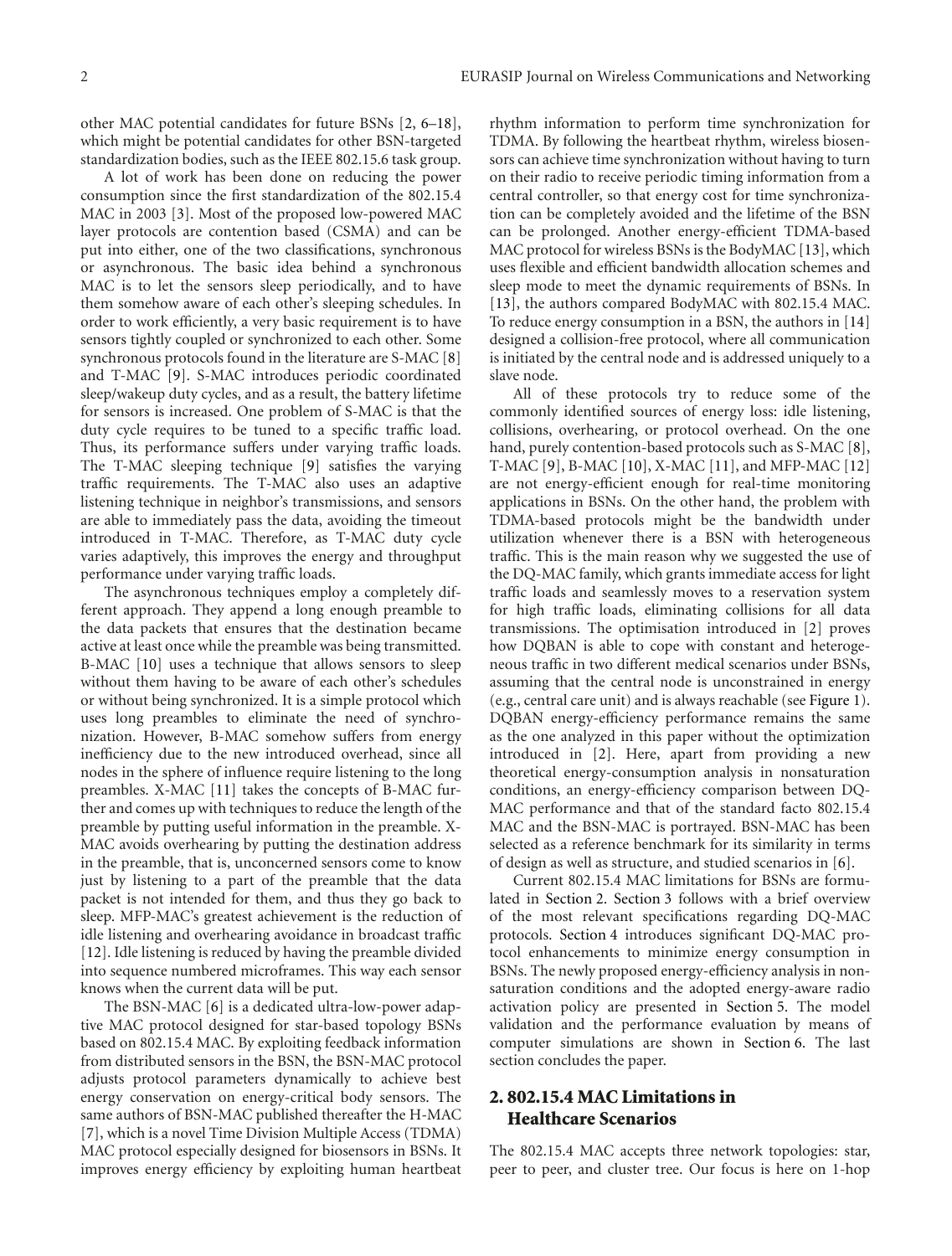star-based BSNs, where a body area network (BAN) coordinator is elected. In a hospital BSN, the BAN coordinator can be a central care unit linked to a number of ward patients wearing several body sensors (see Figure 1). Communication from body sensors to BAN coordinator (*uplink*), from BAN coordinator to body sensors (*downlink*), or even from body sensor to body sensor (*ad hoc*) is possible. In the following, we study *uplink* and *downlink* communications, which occurs more often than *ad hoc* communication for regular patient monitoring BSNs. In a 802.15.4 star-based network, the beacon mode appears to allow for the greatest energy efficiency. Indeed, it allows the transceiver to be completely switched off up to 15/16 of the time when nothing is transmitted/received, while still allowing the transceiver to be synchronized to the network and able to transmit or receive a packet at any time [19]. The beacon mode introduces the so-called superframe structure. The inter-beacon period is partially or entirely occupied by the superframe, which is divided into 16 slots. Among them, there are at most 7 guaranteed time slots (GTS), (i.e., they are dedicated to specific nodes), which form the contentionfree period (CFP) [3]. This functionality targets very lowlatency applications, but it is not scalable in BSNs, since the number of dedicated slots is not sufficient [4]. Further, most of the time, a device uses only a small portion of the allocated GTS slots, and the major portion remains unused, resulting in empty holes within the CFP (i.e., bandwidth under utilization). In the medical field, where one illness usually boost up other illnesses, many body sensors should be able to reach the BAN coordinator via such guaranteed services [5].

In such conditions, the use of the contention access period (CAP) is required, where channel accesses in the *uplink* are coordinated by a slotted carrier sense multiple access mechanism with collision avoidance (CSMA/CA). Nevertheless, it has already been proved that the CSMA/CA mechanism, used within the CAP, has a significant negative impact on the overall energy consumption, as the traffic load in the network steadily increases [19–21]. In [19], the authors suggested that physical level improvements, such as energy-aware radio activation policies, should be combined with other MAC optimizations to allow for more energyefficient wireless networks. Thus, the appraisal of other existing MAC protocols in terms of effective energy per information bit introduces important challenges in BSNs. This is the reason why we here introduce energy-aware radio activation policies into a high-performance MAC protocol different from CSMA/CA, while analyzing and evaluating its energy-saving performance in BSNs. In the literature, it is already possible to find some research work on reducing the power consumption of the standard de facto 802.15.4 MAC in BSN scenarios [6, 7]. The Body Sensor Network MAC (BSN-MAC) is based on 802.15.4 MAC supporting both star and peer-to-peer network topologies. The authors in [6, 7] concentrate also on a 1-hop star-based topology, since in their analyzed BSN, the number of sensors is limited and an external mobile device, such as PDA or cell phone, acts as a BAN coordinator. However, the promising accomplishment of the DQBAN protocol in terms of quality

of service under healthcare requirements in hospital settings [2], evokes the idea to further explore and analyze the energy-efficiency of this family of DQ-MAC protocols (i.e., [2, 15–18]) in general BSN scenarios. In [15–18], DQ-MAC favorable behavior (especially versus CSMA/CA) is achieved thanks to the inherent protocol performance at eliminating collisions in data transmissions and minimizing the overhead of contention procedures (i.e., carrier sensing and backoff periods). Based on that, we propose here a novel DQ-MAC energy-efficiency theoretical analysis for nonsaturation conditions and evaluate its performance in front of 802.15.4 MAC and BSN-MAC in BSN scenarios, bearing medical applications in mind. Please note that in order to cope with healthcare stringent requirements of quality of service, the same authors introduced new cross-layer fuzzylogic scheduling techniques into the here proposed DQ-MAC protocol and evaluate its performance in terms of reliability and maximum latency in different hospital settings [2]. The results proved to show the suitability of the here presented DQ-MAC protocol in more specific healthcare BSN scenarios.

## **3. Overview of Distributed Queuing MAC Protocols**

This section highlights the basic features related to DQ-MAC protocols that are essential for the understanding of the new energy-saving enhancements and energy-efficient theoretical analysis proposed in this paper. The introduction of the Distributed Queuing Random Access Protocol (DQRAP) for local wireless communications was already presented in [15] and later in [16] under the name of Distributed Queuing Collision Avoidance (DQCA), as an adaptation to IEEE 802.11b MAC environments. It has already been shown that the throughput performance of a DQ-MAC protocol outperforms CSMA/CA in all studied scenarios. The main characteristic of a DQ-MAC protocol is that it behaves as a random access mechanism under low traffic conditions, and switches smoothly and automatically to a reservation scheme when the traffic load grows, that is, DQ-MAC protocols show a near-optimum performance independent of the amount of active terminals and traffic load.

Let us consider a star-based topology with several nodes and a network coordinator, following DQRAP original description [17], the time axis is divided into an "access subslot" that is further divided into access *minislots* (*m*) and a "data subslot." The basic idea is to concentrate user access requests in the access *minislots*, while the "data subslot" is devoted to collision-free data transmissions (see Figures 2 and 3). The DQRAP analytical model approaches the delay, and throughput performance of the theoretical is in charge of the data server (the "data subslot"). This provides a collision resolution tree algorithm that optimum queuing systems M/M/1 or G/D/1, depending on the traffic distribution. Hence, DQ-MAC protocols can be modeled as if every station in the system maintains two common logical distributed queues—the collision resolution queue (CRQ) and the data transmission queue (DTQ) physically implemented as four integers in each station; two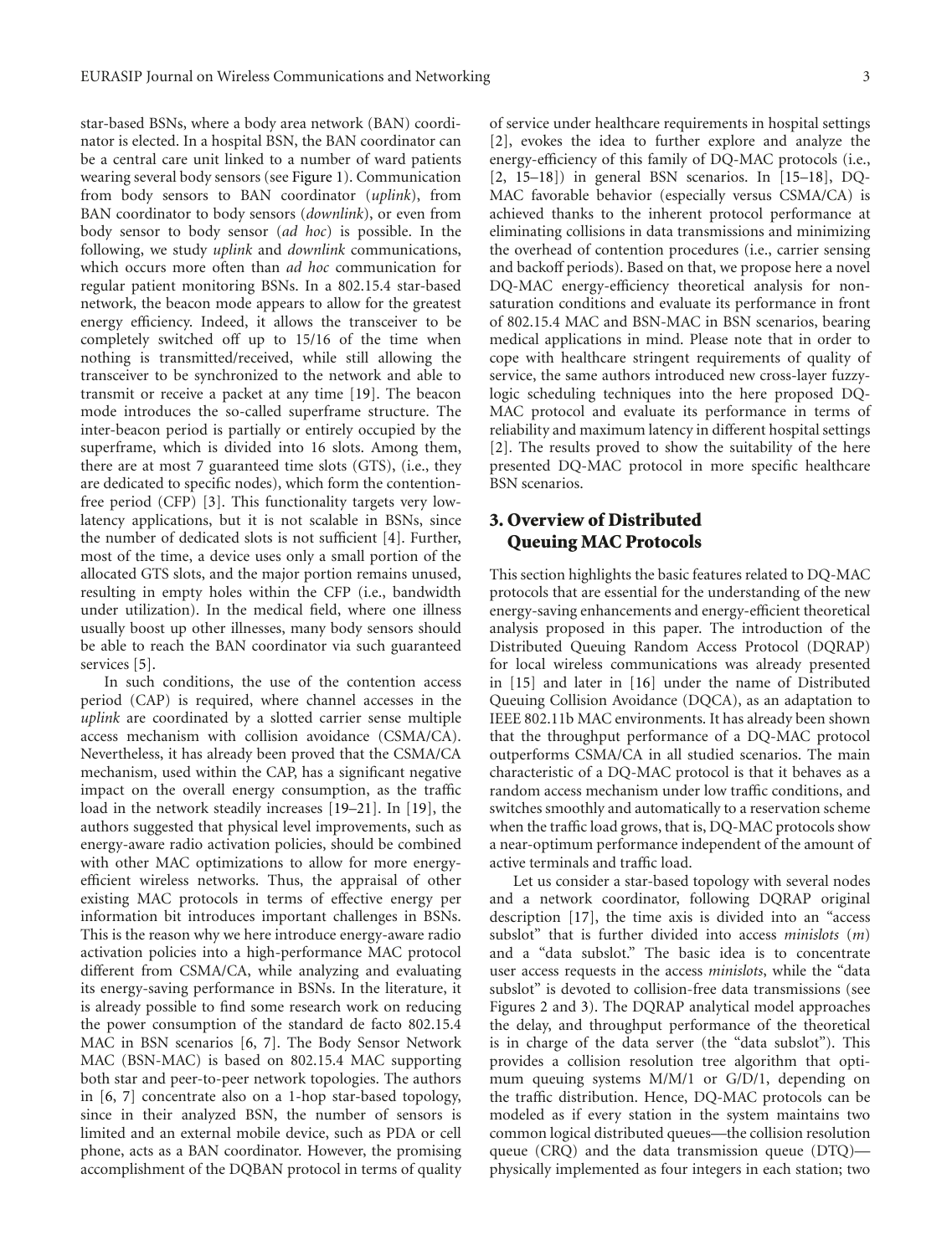station-dependant integers that represent the occupied position in each queue; two further integers shared among all stations in the system that visualize the total number of stations in each queue, CRQ and DTQ (see Figure 4). The CRQ controls station accesses to the collision resolution server (the access *minislots*), while the DTQ proves to be stable for every traffic load even over the system transmission capacity. Note that the number of access *minislots* is implementation dependant, but we are formally using 3 access *minislots,* following the original DQRAP structure and argumentation for maximizing its throughput performance [17].

A DQ-MAC protocol consists of several strategic rules, independently performed by each station by managing the aforementioned four integers (i.e., corresponding to the two distributed queues, CRQ and DTQ) [17], which answer

- (i) "who" transmits in the data slot and "when",
- (ii) "who" sends an access request sequence in the *minislots* (*m*) and "when" and
- (iii) "how" to actualize their positions in the queues.

#### **4. DQ-MAC Energy-Saving Enhancements for BSNs**

Figure 2 shows the superframe format of a DQ-MAC protocol proposal in a possible star-based BSN scenario. There might be several ward patients wearing a number of body sensors that communicate to a central care unit (i.e., BAN coordinator), as portrayed in Figure 1. The complete energysaving superframe structure comprises two differential parts:

- (i) from body sensors to BAN coordinator (*uplink*), with a CAP and a CFP. The CAP is further divided into *m* access *minislots*, whereas the CFP is devoted to collision-free data packet transmissions;
- (ii) from BAN coordinator to body sensors (*downlink*) using the feedback frame, which contains several strategic fields.

In fact, the DQ-MAC superframe is bounded by the feedback packet (FBP) contained in the feedback frame as portrayed in Figures 2 and 3 which is broadcasted by the BAN coordinator.

Similar to the 802.15.4 MAC superframe format, one of the main uses of the FBP is to synchronize the attached body sensors to the BAN coordinator. The FBP always contains relevant MAC control information (i.e., corresponding also to the protocol rules), which is essential for the right functioning of all body sensors in the BSN. When a body sensor wishes to transfer data, it first waits for the FBP. After synchronization, it independently actualizes the integer counters, by applying a set of rules that determine its position in the protocol distributed queues, CRQ and DTQ (see Figure 4). At the appropriate time, the body sensor transmits either an access request sequence (ARS), of duration  $t_{ARS}$ , in one of the randomly selected access *minislots* (within the CAP), or its data packet in the contention-free data slot of duration  $t_{\text{DATA}}$  (within the CFP). The BAN coordinator may acknowledge the successful reception of the data packet by sending an optional acknowledgment frame (ACK). This

sequence is summarized in the energy-saving DQ-MAC superframe depicted in Figure 3.

All in all, the main differences of this energy-saving DQ-MAC superframe format in Figure 3 with respect to the previous DQ-MAC protocols [9–18] the following:

- (1) A preamble (PRE) is newly introduced within the broadcasted feedback frame, concretely between the ACK and the FPB, to enable synchronization after power-sleep modus (i.e., either idle or shutdown, see [19, 22]). The intuitive reasoning is the following: (i) the feedback frame is an aggregation of an ACK and the FBP in order to save PHY header overhead and therefore energy consumption at reception, that is, the ACK is essential only to the body sensor, which transmitted in the previous contention-free data slot. Hence, body sensors can prolong their power-sleep modus until the immediate reception of the FBP; (ii) the precise position of the PRE between the ACK and the FBP is mainly due to scalability in terms of energy efficiency. This means that in a future system design, several ACKs may be aggregated just before the preamble (PRE). Body sensors within the DQ-MAC system not being addressed in this multicast/aggregated communication shall only receive the FBP. This is the reason why a preamble is suitable in this explicit position.
- (2) FBP is here of fixed length (i.e., independent of the number of sensors in the BSN) and contains two new fields for specific energy-saving purposes, the modulation and coding scheme (MCS) and length of the packet being transmitted in the next contentionfree data slot (i.e., in the next CFP). This facilitates independent energy-aware radio activation policies, so that body sensors can calculate the time they can remain in power-sleep modus (see [22]). Further, the MCS field is also thought for future multirate medical applications in BSNs (i.e., scalability in terms of application-oriented medical body sensors).

Note that the FBP always contains a specific field named QDR (Queuing Discipline Rules), which contains the updating information regarding the aforementioned ARS (see [15–18]). Additionally, there is the possibility to transmit data packets of variable length  $(t<sub>DATA</sub>)$ , using the same frame structure, at the same time that energy-saving benefits are maintained, which means a flexible CFP.

It must be pointed out that a similar DQ-MAC superframe format approach using the preamble and the abovedepicted FBP have already been proposed by the same authors in [2, 23], though studied in totally different scenarios and conditions. In [2], the DQBAN protocol commitment is to guarantee that all packet transmissions are served within their particular application-dependant quality-of-service requirements (i.e., reliability and message latency), without endangering body sensors battery lifetime within BSNs in medical scenarios. For that purpose, the authors propose a cross-layer fuzzy-logic scheduling algorithm to deal with multiple cross-layer input variables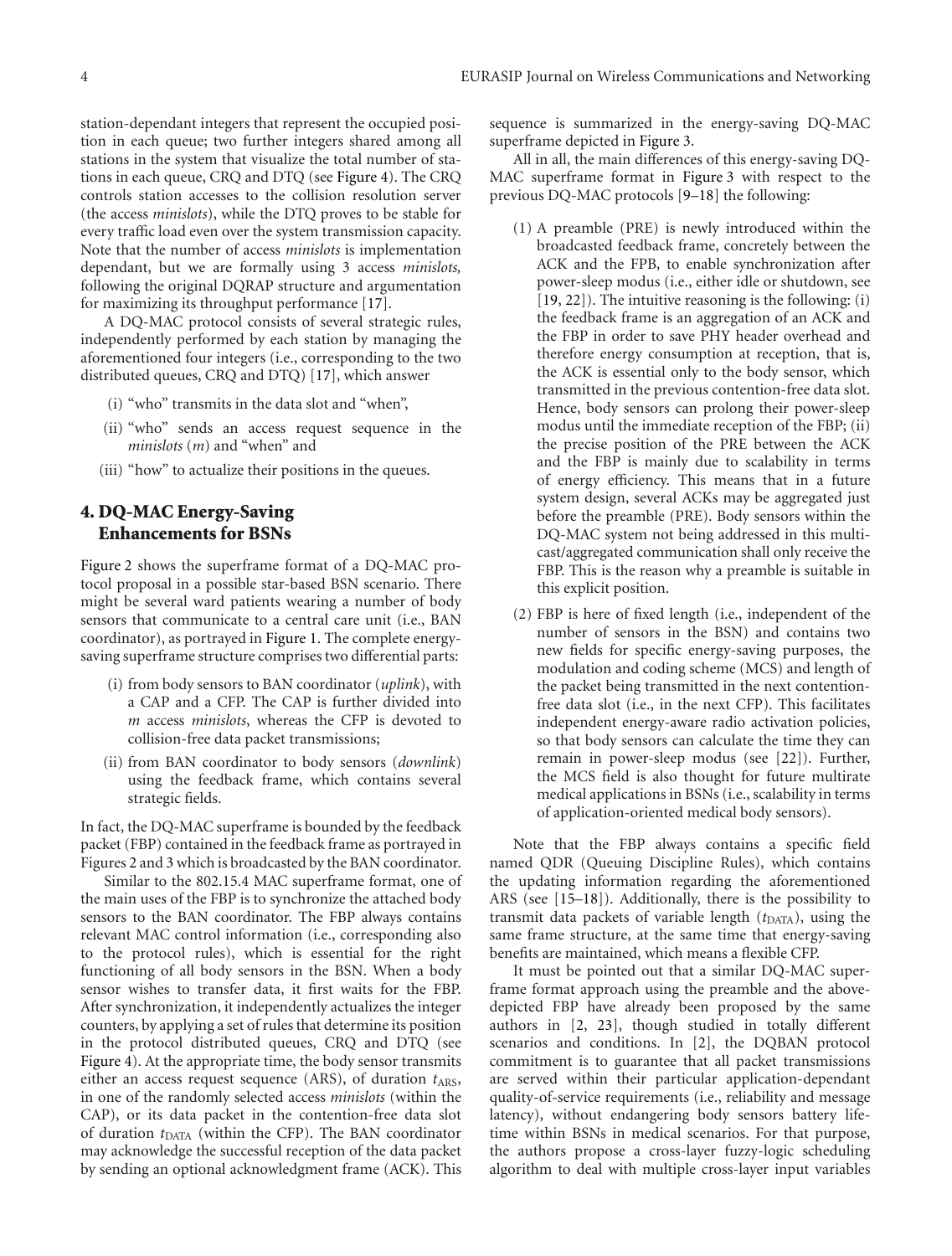

Figure 1: A star-based BSN in a healthcare scenario.



Figure 2: DQ-MAC protocol frame format and time sequence.

of diverse nature in an independent manner. Note that the introduction of the fuzzy-logic techniques does not change the energy-consumption performance of the depicted protocol [2]. In [23], a preliminary analytical evaluation of the enhanced DQ-MAC protocol is presented under general WSN scenarios in saturation conditions. Though following the same line as [2, 23] in terms of DQ-MAC energy-saving superframe format, this paper aims to analyze the nonsaturation DQ-MAC energy-efficiency performance in BSNs, mainly completing the work in [2] in a broadened scenario.

#### **5. Non-Saturation DQ-MAC Energy-Efficiency Analysis**

Without loss of generality, it is now considered that all body sensors in our studied scenario (see Figure 1) generate Poisson-distributed data messages, whose length is an exponential random variable with average  $(1/\mu) \cdot L_{\text{bit}}$  bits. Recall from Figure 3 the DQ-MAC superframe structure, and notice that  $L_{\text{bit}}$  is the payload length within the CFP expressed in bits. All body sensors generate here the same average traffic load, and the total packet arrival rate is *λ* (packets/superframe), where we define "packet" as the fraction of a message of length *L*<sub>bit</sub> in bits. The average service rate of the system is further explained thereafter and denoted by  $\mu$  (packets/superframe). For this theoretical analysis, we use the whole DQ-MAC superframe duration as the time unit, and we denote *N* by the number of DQ-MAC superframe units (see Figure 4).

As previously mentioned, a DQ-MAC statistical model approaches the delay and throughput performance of the theoretical optimum queuing systems M/M/1, or G/D/1, depending on the traffic distribution (i.e., M: exponential, G: general, and D: deterministic). DQ-MAC protocol can be modeled as if every body sensor in the system maintains two common logical distributed queues—CRQ and DTQ as portrayed in Figure 4. The CRQ controls body sensor accesses to the collision resolution server (the access *minislots*) and is designed to resolve collisions among stations attempting to successfully obtain an access *minislot*. The DTQ, in charge of the data server (the "data subslot"), is used to buffer the data packets that have obtained permission to transmit and are awaiting their scheduled time of departure using a first-come-first-served (FCFS) discipline. The enable transmission interval (ETI), modeled with a nonqueuing infinite server system in Figure 4, is the time elapsed from the actual arrival time of a packet to the head of the CRQ subsystem at the beginning of the next DQ-MAC superframe, when the contention process can start. The first queuing system models the CRQ subsystem and the second represents the DTQ subsystem.

*5.1. DQ-MAC Model (M/M/1).* DQ-MAC energy-efficiency analysis applying Markov queuing theory can only be done in stable conditions, that is., when the input rate of a system denoted by  $\lambda$  (packets/superframe) is at most equal to the average service rate of the system denoted by *μ* (packets/superframe), that is, the stability condition can be expressed as  $\lambda/\mu$  < 1. Otherwise, the system becomes unstable and the queue might grow indefinitely, that is, not all arrivals are eventually served. The M/M/1 queuing model, with an interarrival and service-time distribution exponential, and an infinite queuing server, is considered as one of the simplest birth-death processes. As aforementioned, DQ-MAC can be modeled as a queuing system that consists of two statistical queuing subsystems. The CRQ subsystem is evaluated using M/M/1 Markov chain. The DTQ subsystem is modeled as a G/D/1 [15].

Here, the input rate  $\lambda$  is the ratio of the average number of newly arrived packets of *L*bit bits—generated in messages per DQ-MAC superframe unit (*N*). The average service rate  $\mu$  is the ratio of served packets per DQ-MAC superframe unit and is computed as

$$
\mu = \ln\left(\frac{1}{1 - p(\lambda)}\right),\tag{1}
$$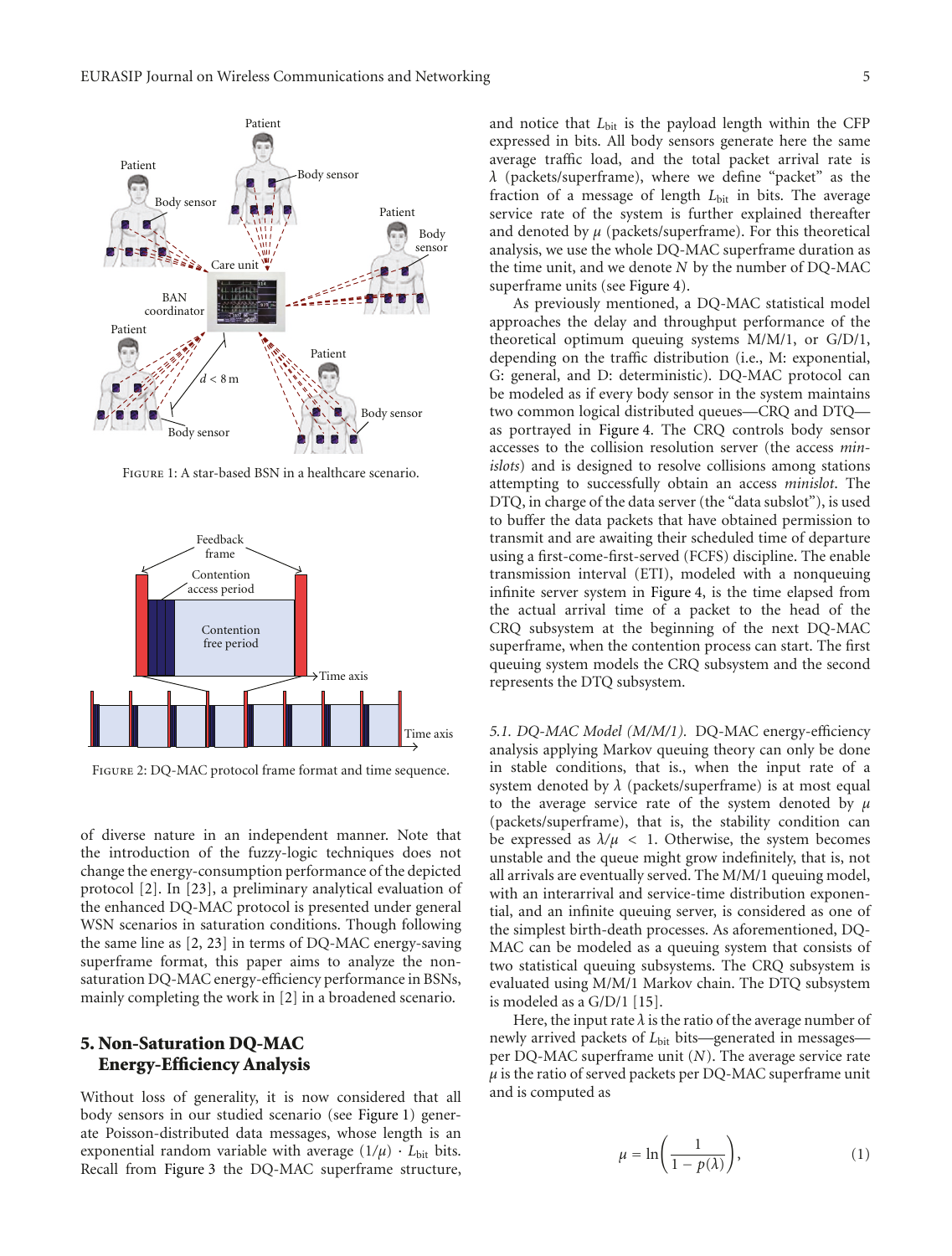



Figure 4: DQ-MAC system model and superframe relation.

where  $p(\lambda)$  is the probability to find successfully an empty access *minislot*. We can with confidence make the assumption that the input traffic follows a Poisson process with input rate *λ* and that the CRQ service time for a packet follows an exponential distribution with average service rate *μ*, as shown in [18]. It is also possible to see that the input rate of the DTQ subsystem is  $\lambda_{\text{DTO}} = \lambda$ , for m  $\geq 3$ , and the average service rate  $\mu_{\text{DTO}} = 1$ , that is, G/D/1.

Based on the delay analysis approach of [18], we define here the DQ-MAC system delay with the term  $N_{\text{delay}}$  as the total number of DQ-MAC superframes a body sensor remains in the DQ-MAC system for each specific packet it requires to transmit. First, let us consider a residual time in ETI *N*<sub>ETI</sub> (expressed in number of DQ-MAC superframes), waiting for a new DQ-MAC superframe, where a body sensor may send an ARS within the access *minislots*. In case of collision, the body sensor remains in CRQ until it is the turn to transmit an ARS in another access *minislot*. Hence, *N*<sub>CRO</sub>, expressed in DQ-MAC superframes, is the CRQ waiting

plus the service time (CRQ subsystem). Similarly, *N*<sub>DTQ</sub> represents the DTQ waiting time plus the DTQ service time in DQ-MAC superframes (DTQ subsystem). So, the average total delay  $E[N_{\text{delay}}]$  a body sensor's packet remains in DQ-MAC system model can be computed as

$$
E[N_{\text{delay}}] = E[N_{\text{ETI}}] + E[N_{\text{CRO}_{\text{subsys}}}] + E[N_{\text{DTQ}_{\text{subsys}}}], \quad (2)
$$

where for each packet,

- (i)  $E[N_{\text{ETI}}]$  is the average residual DQ-MAC superframes in ETI (i.e., by default 0.5 units [18]),
- (ii)  $E[N_{\text{CRQ}_{\text{subsys}}}]$  is the average number of DQ-MAC superframes in the CRQ subsystem, and
- (iii)  $E[N_{\text{DTO}_\text{subsvs}}]$  is the average number of DQ-MAC superframes in the DTQ subsystem.

Further, based on the delay model of DQ-MAC protocol in [18], we can treat CRQ as an M/M/1 system. Thus,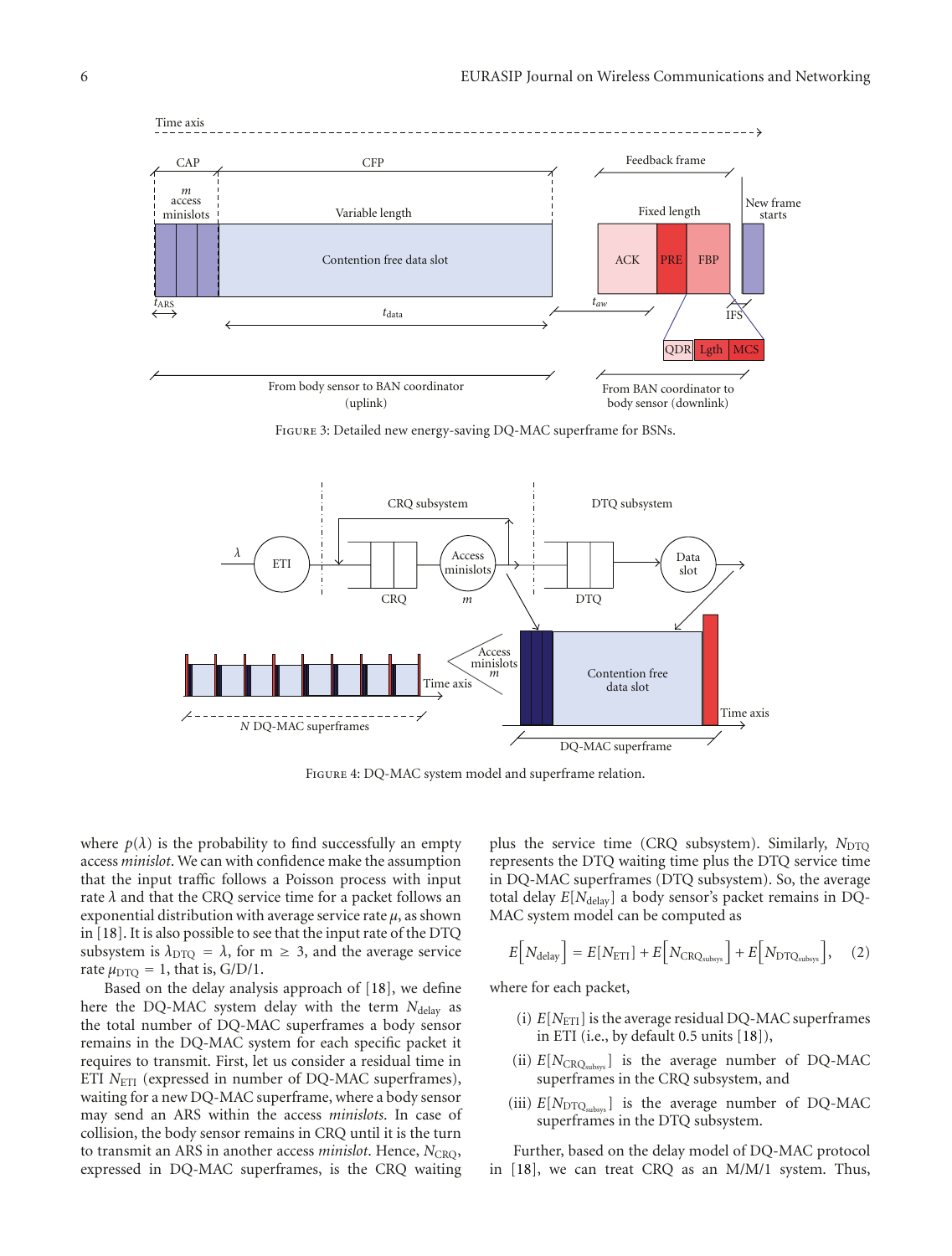applying the average service rate  $\mu$  of (1) and the input rate *λ* to the M/M/1 queue, we achieve the average delay of the CRQ subsystem  $E[N_{\text{CRQ}_{\text{subsys}}}]$  as

$$
E[N_{\text{CRQ}_{\text{subsys}}}] = \frac{1}{\ln(1/(1-p(\lambda))) - \lambda}.
$$
 (3)

In [18], it is also proved that the input traffic process of DTQ, or say the output traffic of CRQ, is a Poisson process. It is also assumed that the corresponding size of the here depicted DQ-MAC superframe is 1. Hence, for DTQ, the service time for a packet is constant, one packet per DQ-MAC superframe. So, following M/D/1 queue analysis [18], we obtain  $E[N_{\text{DTQ}_{\text{subsys}}}]$  immediately,

$$
E[N_{\text{DTQ}_{\text{subsys}}}] = 1 + \frac{\lambda_{\text{DTQ}}}{2(1 - \lambda_{\text{DTQ}})} = 1 + \frac{\lambda}{2(1 - \lambda)}, \qquad (4)
$$

where the input rate of the DTQ subsystem is  $\lambda_{\text{DTO}} = \lambda$  for  $m \geq 3$ , as aforementioned.

*5.2. Energy-Aware Radio Activation Policy.* Figure 5 illustrates the energy-aware radio activation policy following DQ-MAC adapted energy-saving superframe format as in Figure 3. This allows different power management scenarios of body sensors using DQ-MAC under BSNs. Note that each body sensor synchronizes to the BSN thanks to the novel preamble sequence (PRE) of duration  $t_{PRE}$  after a period in idle mode. Thereafter, it receives the required system information via the FBP of duration  $t_{FBP}$  for updating its distributed queues, CRQ and DTQ [15]. After each FBP, a short interframe space  $t_{\text{IFS}}$  is left for processing purposes like in 802.15.4 [3]. Active body sensors involved in the access procedure like in scenarios (1) and (2) start by sending an ARS, here of duration length  $t_{ARS}$ , in one of the randomly selected access *minislots* [15]. Prior to that, these body sensors should have switched their radio from idle to transmit mode, which take them a transition time *t*ia for body sensor radio wakeup (i.e., from idle to active modes [19]). Next, scenario (3) depicts the transmission of a previously granted packet of duration length  $t_{\text{DATA}}$  preceded by the transition time *t*ia. If the packet is received correctly, an ACK of duration  $t_{\text{ACK}}$  is sent back to the transmitting body sensor together with the FBP after a maximum time  $t_{\text{aw}} - t_{\text{ACK}}$ , during which the receiver turns its radio to idle mode to save energy.

In [3], *t*aw is characterized as the maximum time to wait for an ACK. Scenario (4) shows how an active body sensor waiting in idle mode synchronizes through the preamble sequence to receive the FBP. Finally, scenario (5) portrays how a body sensor in shutdown state wakes up and waits for some time in idle mode to synchronize through the preamble and get the FBP to update the state of its CRQ and DTQ queues [15].

*5.3. Energy-Efficiency Theoretical Analysis.* Let us first define  $P_{tx}$ ,  $P_{rx}$  and  $P_{idle}$  as the power consumption (in W) in transmit, receive and idle modes respectively and, similarly  $E[t_{\text{tx}}], E[t_{\text{rx}}]$  and  $E[t_{\text{idle}}]$  as the average time in seconds

a body sensor spends in each of the aforementioned modes within the queuing subsystems, CRQ and DTQ (see Figure 4). Further, we define *E*[*N*waiting] as the average total number of DQ-MAC superframes waiting in the whole queuing system (i.e., CRQ and DTQ), and  $E[N_{ARS,tx}]$  as the average number of DQ-MAC superframes required in the CRQ subsystem to transmit a successful ARS.

Thus, the average consumed energy per information bit (J/bit)  $E[\varepsilon_{\text{bit}}]$  for every active body sensor in the BSN can be expressed as

$$
E[\varepsilon_{\text{bit}}] = \frac{E\left[\varepsilon_{\text{Superframe}}\right]}{L_{\text{bit}}},\tag{5}
$$

where *L*<sub>bit</sub> corresponds to the payload data length in bits, and *E*[*ε*Superframe] as

$$
E\Big[\varepsilon_{\text{Superframe}}\Big] = P_{\text{tx}}E[t_{\text{tx}}] + P_{\text{rx}}E[t_{\text{rx}}] + P_{\text{idle}}E[t_{\text{idle}}],\qquad(6)
$$

where

$$
E[t_{tx}] = E[N_{ARS.txt}](t_{ARS} + t_{ia}) + E[T_{DATA}] + t_{ia},
$$
  
\n
$$
E[t_{rx}] = E[N_{waiting}](t_{PRE} + t_{FBP} + t_{ia}) + t_{ACK},
$$
  
\n
$$
E[t_{idle}] = E[N_{waiting}](E[t_{superframe}] - t_{PRE} + t_{FBP})
$$
  
\n
$$
+ E[N_{ARS.txt}](E[t_{superframe}] - (t_{ARS} + t_{ia} + t_{PRE} + t_{FBP}))
$$
  
\n
$$
+ (E[t_{superframe}] - (E[t_{DATA}] + t_{PRE} + t_{FBP})).
$$
  
\n(8)

Further, the duration of the time DQ-MAC superframe *t*Superframe in seconds derived from Figure 3 is characterized as

$$
t_{\text{Superframe}} = mt_{\text{ARS}} + t_{\text{DATA}} + t_{\text{aw}} + t_{\text{PRE}} + t_{\text{FBP}} + t_{\text{IFS}},\qquad(9)
$$

where *m* corresponds to the number of *minislots* used in the DQ-MAC protocol and  $t_{ARS}$ ,  $t_{DATA}$ ,  $t_{aw}$ ,  $t_{ACK}$ ,  $t_{PRE}$ ,  $t_{FBP}$ , *t*IFS, and *t*ia have been previously described following the illustration example of power management scenarios in Figure 5.

Following the aforementioned assumption that the arriving traffic *λ* follows a Poisson distribution in both CRQ and DTQ subsystems, we have that the probability of finding an empty access *minislot* in the CRQ subsystem is

$$
P(\lambda) = e^{-\lambda/m}, \tag{10}
$$

where *m* corresponds to the number of access *minislots* used in the DQ-MAC protocol. This result can be explained intuitively; if the input rate to the CRQ system is  $\lambda$ , then the load to each access *minislot* is *λ/m*. So the probability of finding an empty access *minislot* is *e*−*λ/m*. Now, considering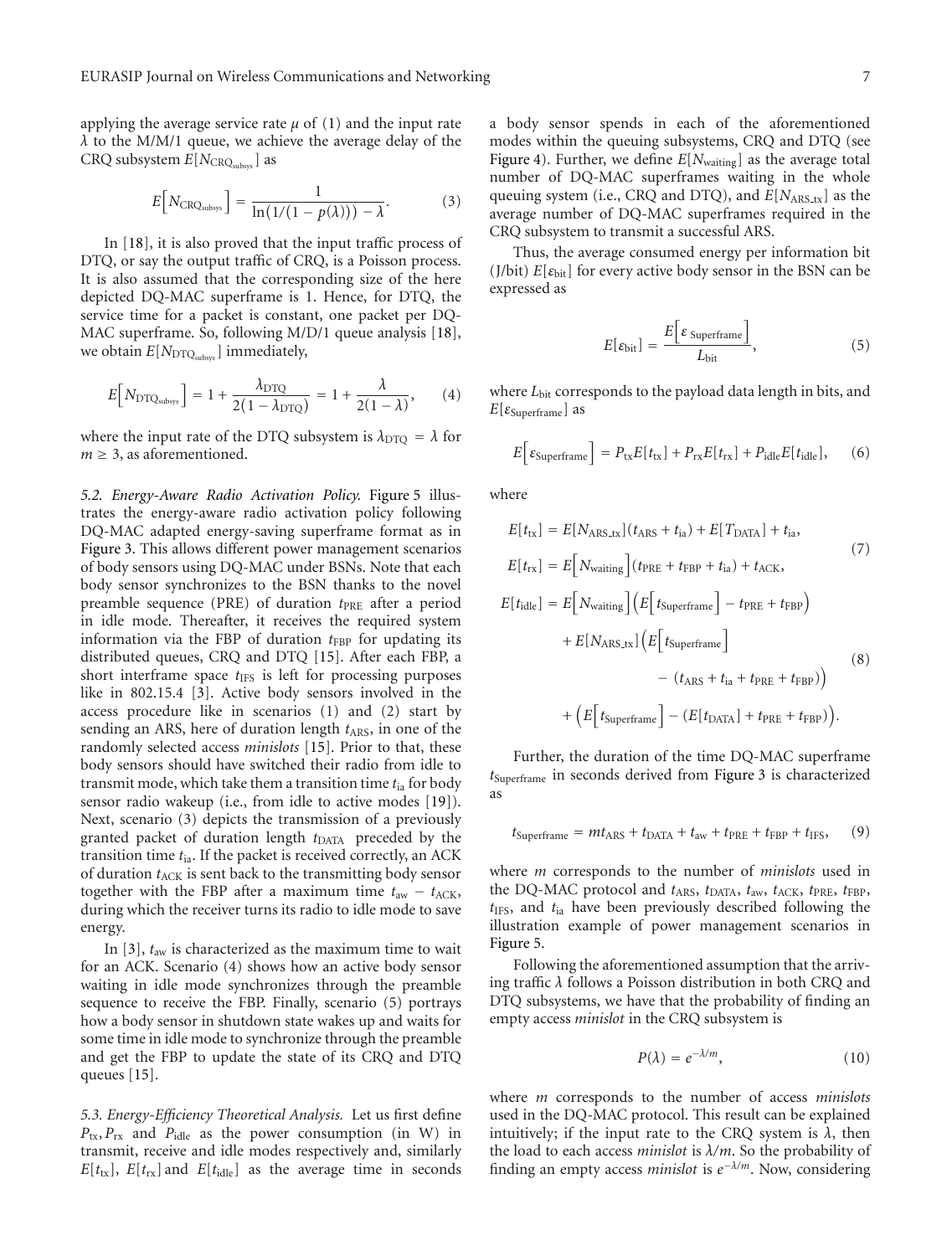the previously-presented system delay analysis derived from [18], we define  $E[N_{\text{waiting}}]$  as

$$
E[N_{\text{waiting}}] = E[N_{\text{ETI}}] + E[N_{\text{CRQ}}] + E[N_{\text{DTO}}],\tag{11}
$$

where

- (i)  $E[N<sub>ETI</sub>]$  here outlines the average number of residual DQ-MAC superframes waiting in idle mode, which is equivalent to the previously defined  $E[N<sub>ETI</sub>]$ ;
- (ii)  $E[N_{CRO}]$  denotes the average number of DQ-MAC superframes waiting in idle mode in the CRQ based on M/M/1 queuing model, which corresponds to the total number of DQ-MAC superframes in the CRQ subsystem,  $E[N_{\text{CRQ}_{\text{subsys}}}]$ , minus the number of DQ-MAC superframes required to transmit all ARS (see  $(3))$ ;
- (iii)  $E[N_{\text{DTO}}]$  represents the average number of DQ-MAC superframes waiting in the DTQ subsystem based on M/D/1 queuing model [18], which is the total number of DQ-MAC superframes in the DTQ subsystem,  $E[N_{\text{DTQ}_{\text{subsys}}}]$ , minus 1 DQ-MAC superframe used to transmit the data payload (see  $(4)$ .

Hence,

$$
E[N_{\text{ETI}}] = 0.5,
$$
  
\n
$$
E[N_{\text{ETI}}] = \frac{1}{\ln(1/(1 - p(\lambda))) - \lambda} - (E[N_{\text{ARS.txt}}] - 1),
$$
  
\n
$$
E[N_{\text{DTQ}}] = \frac{\lambda}{2(1 - \lambda)}.
$$
 (12)

Eventually,  $E[N_{ARS\_tx}]$  denotes the average number of time frames used to transmit all required ARS during the waiting time in the CRQ system, before a sensor grants its access into the DTQ system. Based on the CRQ subsystem represented in Figure 4, we characterize  $E[N_{\text{ARS\_tx}}]$  here as,

$$
E[N_{ARS.txt}] = 1p(\lambda) + 2(1 - p(\lambda))p\left(\frac{\lambda}{m}\right)
$$
  
+ 3(1 - p(\lambda))\left(1 - p\left(\frac{\lambda}{m}\right)\right)p\left(\frac{\lambda}{m^2}\right)  
+ 4(1 - p(\lambda))\left(1 - p\left(\frac{\lambda}{m}\right)\right)  
\times\left(1 - p\left(\frac{\lambda}{m^2}\right)\right)p\left(\frac{\lambda}{m^3}\right) + \cdots (13)  
= \sum\_{i=1}^{\infty} \left[ip\left(\frac{\lambda}{m^{i-1}}\right)\prod\_{k=1}^{i-1}\left(1 - p\left(\frac{\lambda}{m^{k-1}}\right)\right)\right]  
= \sum\_{i=1}^{\infty} \left[ie^{\lambda/m^i}\prod\_{k=1}^{i-1}\left(1 - e^{\lambda/m^k}\right)\right].

Following (10), we defined  $p(\lambda)$  as the probability of finding an empty access *minislot* assuming that the arriving traffic *λ* follows a Poisson distribution in the CRQ subsystem, that is, if a body sensor does not succeed in sending an ARS in an empty access *minislot* with probability  $p(\lambda)$  the first time, the second time is with probability  $p(\lambda/m)$ , the third time with probability  $p(\lambda/m^2)$  and so on. This is the inherent behavior of a DQ-MAC protocol, because only the body sensors occupying the same position in the CRQ subsystem compete for the one of the *m* access *minislots* at a time (see Figure 4) [17, 18].

#### **6. Model Validation and Performance Evaluation**

The performance of the previously studied DQ-MAC energy-efficiency analysis is validated first with an analytical representation of the proposed model and thereafter via MATLAB computer simulations as following

- (i) The energy-efficiency analytical DQ-MAC model in non-saturation conditions is compared to 802.15.4 MAC energy-consumption analysis presented by Bougard in [19] and a state-of-the-art energy-saving BSN-MAC [6].
- (ii) Computer simulations are further performed, by implementing DQ-MAC protocol strategic rules from [9], within a star-based BSN, as the one portrayed in Figure 1.

*6.1. Scenario Description.* The reference scenario is defined by the system parameters corresponding to the standardized 802.15.4 MAC default values in the upper frequency band 2.4 GHz at the fixed data rate 250 Kb/s [3]. Based on the illustration scenario in Figure 1, we study the following scenarios:

- (i) Scenario 1 is a comparison of the analytical results in a high density area (i.e., 80% traffic load). In this scenario, we study the energy consumption depending on the payload length.
- (ii) Scenario 2 portrays the analytical and simulation results under increasing relative traffic loads. In this scenario, we choose the longest data payload lengths (*L*) of 80, 100, and 120 bytes, to minimize the PHY (6 bytes) and MAC (8 bytes) headers overhead per information bit.

A body sensor waits for an ACK (11 bytes) for a maximum time of  $t_{\text{aw}} - t_{\text{ACK}}$ , where  $t_{\text{aw}}$  is limited to 864  $\mu$ s, as defined in [3]. Thereafter, the synchronization preamble sequence (PRE) corresponding to 4 bytes is followed by the FBP of 11 bytes, similar to a beacon frame in [3]. We use *<sup>m</sup>* <sup>=</sup> 3 access *minislots*, like in [2, 15–18], and the ARS duration *t*ARS is equivalent to the Preamble sequence in 802.15.4 MAC (see Table 1).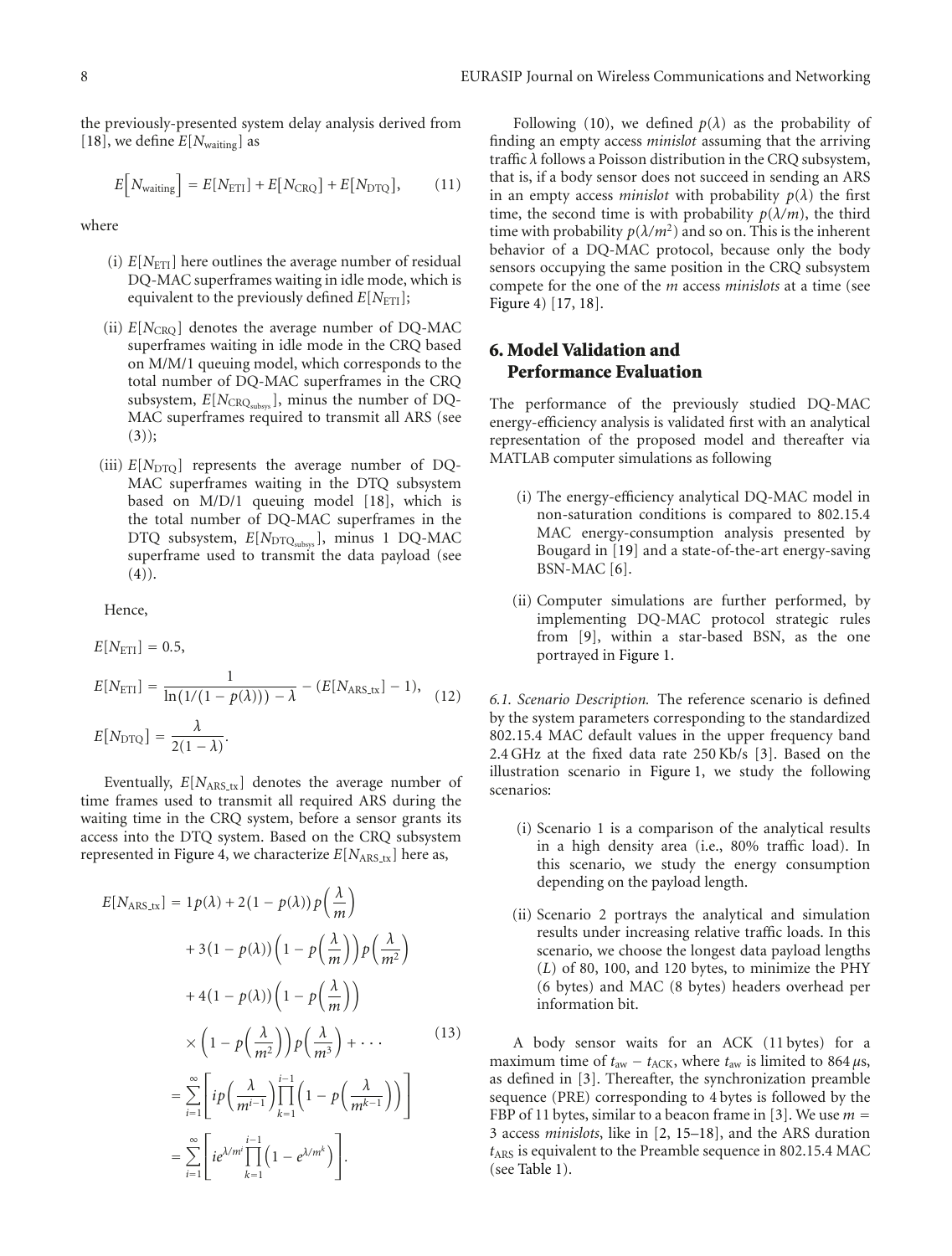| Parameter    | Value           | Parameter      | Value       |
|--------------|-----------------|----------------|-------------|
| PHY header   | 6 bytes         | <b>ACK</b>     | 11 bytes    |
| MAC header   | 9 bytes         | Beacon         | 11 bytes    |
| Data payload | 20 to 120 bytes | $t_{\rm aw}$   | $864 \mu s$ |
| Data rate    | $250$ Kb/s      | $t_{\rm{IFS}}$ | $192 \mu s$ |
| DQ-MAC       |                 |                |             |
| Preamble     | 4 bytes         | m              | 3           |
| <b>FBP</b>   | 11 bytes        | $t_{\rm ARS}$  | $128 \mu s$ |

Table 1: IEEE 802.15.4 MAC parameter values.

| TABLE 2: IEEE 802.15.4 transceiver power consumption (-5 dBm). |  |
|----------------------------------------------------------------|--|
|----------------------------------------------------------------|--|

| $\sim$                | rx       |  |
|-----------------------|----------|--|
| $22.09 \,\mathrm{mW}$ | 35.23 mW |  |

In order to make a fair comparison, all used transceiver power consumption values are formalized as in [19, 22] (see Table 2). Note that the power consumption in transmission mode is for a transmit power of −5 dBm, which is the value used in [19] analytical results, which we use for our comparison with DQ-MAC energy-efficiency analysis.

*6.2. Channel Modeling and Time-Coherence Assumption.* Every active body sensor is supposedly located at a random distance *d* from the BAN coordinator, as portrayed in Figure 1. The channel link implementation is based on the path loss model of the 802.15.4 standard [3], where the average received power is expressed as a function of an arbitrary T-R separation distance *d <* 8 meters (i.e., within a hospital setting). In our simulations, the time-variant received signal also includes additive white Gaussian noise (AWGN) and the effect of log-normal shadowing, assuming that the channel is coherent within the transmission of a DQ-MAC superframe, like in indoor environments [24].

*6.3. Scenario 1: Analytical Result Comparison (High-Density Area).* Analytical results for a high-density area (80% traffic load) are here compared between the DQ-MAC energy consumption analytical model, the 802.15.4 MAC energyconsumption analysis presented by Bougard in [19], and the BSN-MAC protocol developed by the authors in [6]. This BSN-MAC protocol is used as a second reference benchmark besides the standard de facto 802.15.4 MAC, since it is a state-of-the-art energy-saving MAC proposal for BSN environments. In the energy-efficiency analysis, the authors of 802.15.4 MAC model [19] and BSN-MAC model [6] focus on a general1-hop star-based wireless sensor network under high traffic conditions. We have used the energy-efficiency model from [19] and the BSN-MAC model from [6], using adaptively beacon orders up to 12, in order

to be able to fairly compare 2 different models with our here proposed DQ-MAC model. Our aim is to evaluate the energy consumption per information bit, which is defined as the ratio of the average total energy-consumption per body sensor and per payload length (i.e., information bit). The results portrayed in Figure 6 follow the axis description: The *x*-axis represents the payload length which increases until 120 bytes (see Table 1). In the *y*-axis, we evaluate the energy consumption per information bit following DQ-MAC theoretical analysis (see (5)) in our BSN scenario. The energy consumption is computed considering each body sensor time and power consumption in each of these states in non-saturation conditions. Figure 6 portrays the analytical results of the energy consumption per information bit of the here presented DQ-MAC model (see (5)) versus the 802.15.4 MAC model analyzed in [19] and the BSN-MAC protocol developed by the authors in [6], as the packet payload load increases in the *x*-axis. Different curves are shown for a traffic load of 80% (i.e., high-density area). It can be seen that

- (i) BSN-MAC outperforms IEEE 802.15.4 MAC in 19.09% for payload length packet of 50 bytes;
- (ii) DQ-MAC outperforms IEEE 802.15.4 MAC in 43.31% for a payload length packet of 50 bytes;
- (iii) BSN-MAC outperforms IEEE 802.15.4 MAC in 7.20% for payload length packet of 80 bytes;
- (iv) DQ-MAC outperforms IEEE 802.15.4 MAC in 36.65% for a payload length packet of 80 bytes.

We conclude that DQ-MAC is superior to both the standard 802.15.4 and the BSN-MAC in terms of energy consumption for high traffic loads (i.e., 80% traffic load) and all packet lengths. This can be explained by understanding the inherent DQ-MAC behavior of avoiding collisions in data transmissions, idle listening, and overhearing, at the cost of some small protocol overhead, which remains invisible for high traffic loads. Thus, DQ-MAC reduces the most critical energy-consumption features of other state-of-the-art MAC protocols under hightraffic conditions, and for this reason it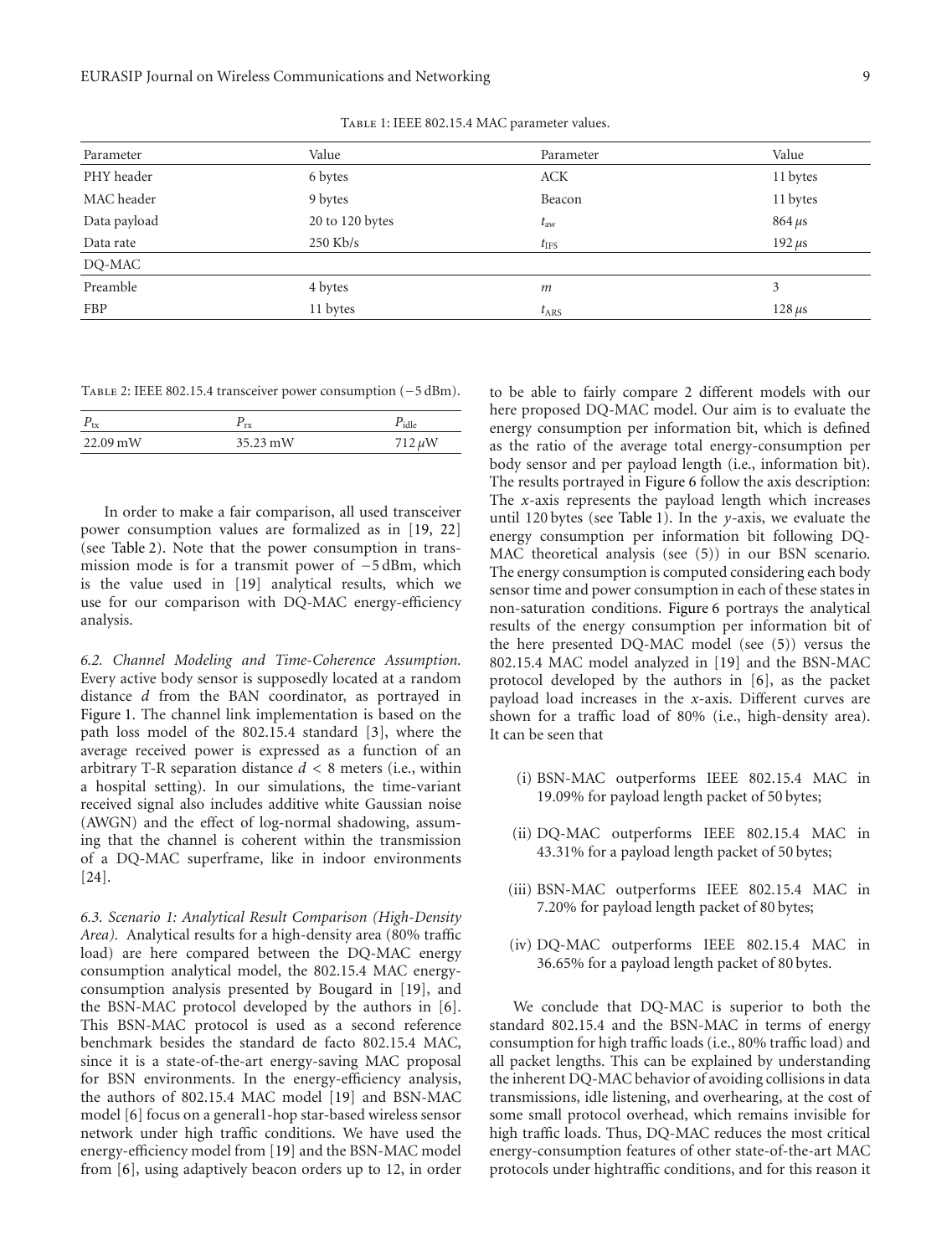

Figure 5: Power management scenarios for different body sensors using DQ-MAC.

might be a suitable candidate for star-based BSNs in medical settings, completing our work in [2].

*6.4. Scenario 2: Analytical and Simulation Results.* Analytical and simulation results are portrayed under increasing traffic loads. We compare first our here presented DQ-MAC energy-consumption analytical model with the 802.15.4 MAC energy-consumption analysis presented by Bougard in [19]. Thereafter, the DQ-MAC analytical model is evaluated by MATLAB computer simulations.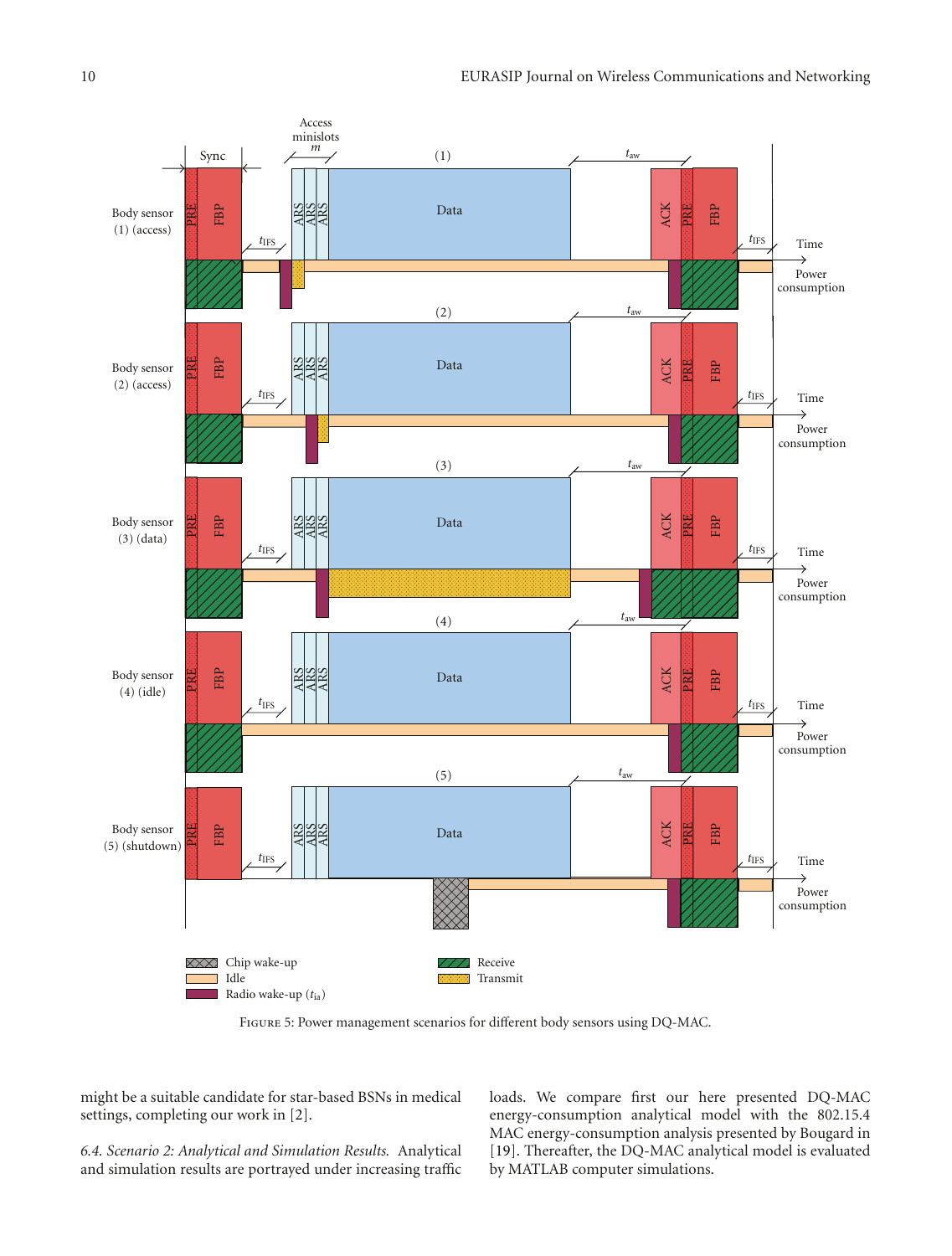

Figure 6: Analytical energy consumption per information bit (high-density area).



Figure 7: Analytical energy consumption per information bit: DQ versus IEEE 802.15.4 MAC.

The results portrayed in the succeeding figures follow the axis description hereafter.

- (i) The *x*-axis represents the relative traffic load, here defined, as the ratio of generated data packets per DQ-MAC superframe (i.e., MATLAB simulated iteration). As aforementioned, the traffic load follows a Poisson distribution, since we consider here a generalized case scenario. In our simulated scenario, the traffic load rises by increasing the number of active body sensors in the BSN in each simulation.
- (ii) As in the previous scenario, in the *y*-axis, we evaluate the energy consumption per information bit and the time spent in each of the aforementioned states (i.e., transmit, receive, and idle) following DQ-MAC procedure in our simulated BSN scenario. The energy consumption is computed considering each body sensor time and power consumption in each of these states. Thus, the energy consumption per information bit is defined as the ratio of the average total energy consumption per body sensor and per payload length (i.e., information bit).

Figure 7 portrays the analytical results of the energy consumption per information bit of the here presented DQ-MAC model (see (5)) versus the 802.15.4 MAC model analyzed in [19], as the relative traffic load in the system increases. Different curves are shown for data payload lengths (*L*) of 80, 100 and 120 bytes. It can be seen how the use of DQ-MAC outperforms 802.15.4 MAC reaching 36.65% of energy-efficiency improvement, when the relative traffic load is as high as 80%.

As previously analyzed, DQ-MAC achievement is most relevant for high traffic loads than for low traffic loads. Remember though that DQ-MAC may behave adaptively, that is, granting immediate access for light traffic loads and seamlessly moving to a reservation system (i.e., CRQ and DTQ) for high traffic loads. Again this shows the good inherent performance of the protocol also in terms of energyconsumption.

The same scenario of Figure 7 is now depicted in Figure 8 as a comparison between the aforementioned DQ-MAC analytical model (see (5)), and the simulated results from DQ-MAC energy consumption per information bit. As before, in the *x*-axis, the relative traffic load in the system increases, and different curves are shown for data payload lengths (*L*) of 80, 100 and 120 bytes. Here, the excellent protocol performance can be seen even for the highest traffic load between 80% and 90%, which remains under 350 nJ/bit. Further, simulation results prove the right theoretical analysis of the protocol performance in terms of energy efficiency. Needless to say, the energy consumption per information bit tends to be minimized by using the maximum packets lengths allowed in the standard. Simulations results corroborate also this fact.

In order to further evaluate the energy-consumption performance of the whole DQ-MAC queuing system, we study the time spent in each of the activity modes, that is, *transmit*, *receive* and *idle* modes, separately. Figure 9 shows that the *transmit* and *receive* time remains practically constant for all traffic loads, with the exception of the *receive* time for very high traffic loads (i.e.,  $\lambda \geq 85\%$ ). However, when the traffic load is higher than roughly 60%, the most critical time is while waiting in *idle* mode (idle time), since the packets remain waiting to be served either in the CRQ or DTQ subsystems. This might also be the reason why the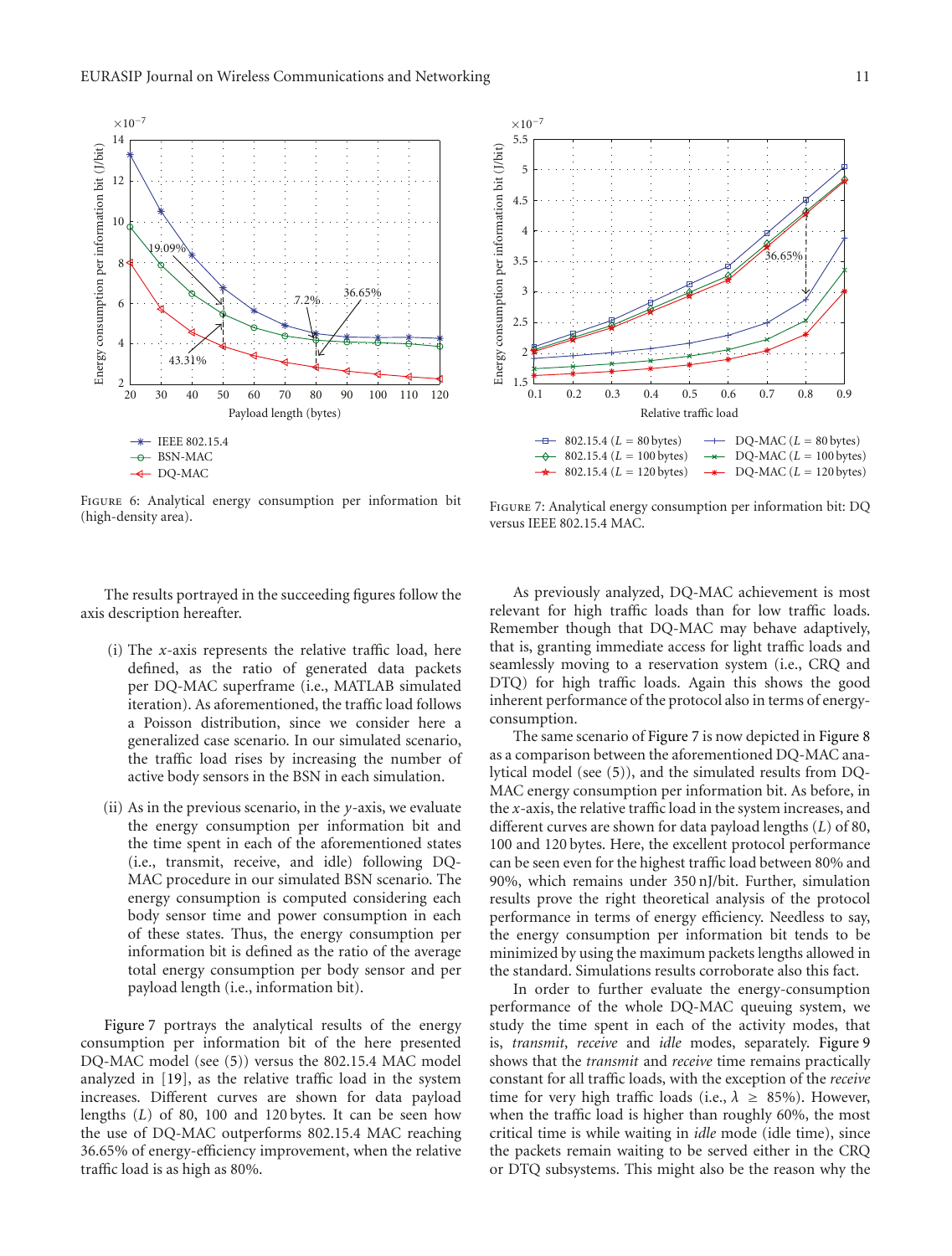Energy consumption per information bit (J/bit)

Energy consumption per information bit (J/bit)

2

3

4

5

6

7

8

*<sup>×</sup>*10*−*<sup>7</sup>



Figure 8: DQ-MAC energy consumption per information bit: Analytical versus Simulation.



Figure 9: DQ-MAC time spent in transmit, receive and idle mode: Analytical versus Simulated curves.

*receive* time increases, and along with that the total energyconsumption per information bit. This means that the longer a body sensor remains in the DQ-MAC queuing system, the more FBPs have to receive for the same packet in the queue. In the end, the energy consumption per information bit increases because of the protocol control information. This corroborates the previous FBP assumption, in which it was discussed that FBP should be kept fixed in size and minimized in control information, that is, to reduce energy consumption for information bit, especially in high traffic loads.

Here, it must be pointed out that the time spent in transmission mode seems constant for all traffic loads, that is, independent of the traffic load. This is obvious for the DTQ subsystem, since there is just one packet duration to transmit. Now, analyzing (13), where  $E[N_{ARS,tx}]$  denotes the average number of time frames used to transmit all required ARS during the waiting time in the CRQ system, we observe a dependency on arriving traffic load *λ* into the CRQ subsystem, though this arriving rate becomes smaller (for a concrete body sensor waiting in the CRQ subsystem) with the time, that is,  $\lambda/m, \lambda/m^2, \ldots$ . Furthermore, the time spent in transmission mode is computed using expression (7) and  $t_{ARS}$  is substantially smaller than  $E[t_{DATA}]$ , derived from Table 1. This explains the constant behavior of the time spent in transmission mode.

#### **7. Conclusions**

In this paper, we have been evaluating IEEE 802.15.4 MAC limitations under new challenging healthcare requirements for wireless body sensor networks (BSNs). Further, a new energy-efficiency theoretical analysis for an enhanced distributed queuing medium access control (DQ-MAC) protocol has been introduced, as a potential candidate for future BSNs. For that purpose, an energy-saving DQ-MAC superframe optimization has been presented taking energy-aware radio activation policies into account. This allows body sensors a power management regulation to minimize the energy consumption per information bit. The analytical study has been compared with a BSN state-of-the-art MAC protocol (BSN-MAC) and validated by simulation results, which have shown that the proposed mechanism outperforms IEEE 802.15.4 MAC and BSN-MAC energy-efficiency for all traffic loads in a generalized BSN scenario. This favorable energyefficient behavior is especially achieved thanks to the inherent protocol performance at eliminating collisions in data transmissions, while minimizing the control overhead and hence the overall energy consumption per information bit.

#### **Acknowledgments**

This work was performed while B. Otal was at CTTC and was partially funded by the Research Projects NEWCOM++ (ICT-216715), CENTENO (TEC2008-06817-C02-02), and COOLNESS (218163-FP7-PEOPLE-2007-3-1-IAPP).

#### **References**

- [1] G.-Z. Yang, Ed., *Body Sensor Networks*, Springer, London, UK, 2006.
- [2] B. Otal, L. Alonso, and C. Verikoukis, "Highly reliable energysaving mac for wireless body sensor networks in healthcare systems," *IEEE Journal on Selected Areas in Communications*, vol. 27, no. 4, pp. 553–565, 2009.
- [3] IEEE Std. 802.15.4-2003, "IEEE Standards for Information Technology Part 15.4: Wireless Medium Access Control (MAC) and Physical Layer (PHY) Specifications for Low-Rate Wireless Personal Area Networks (LR-WPANs)," October 2003.